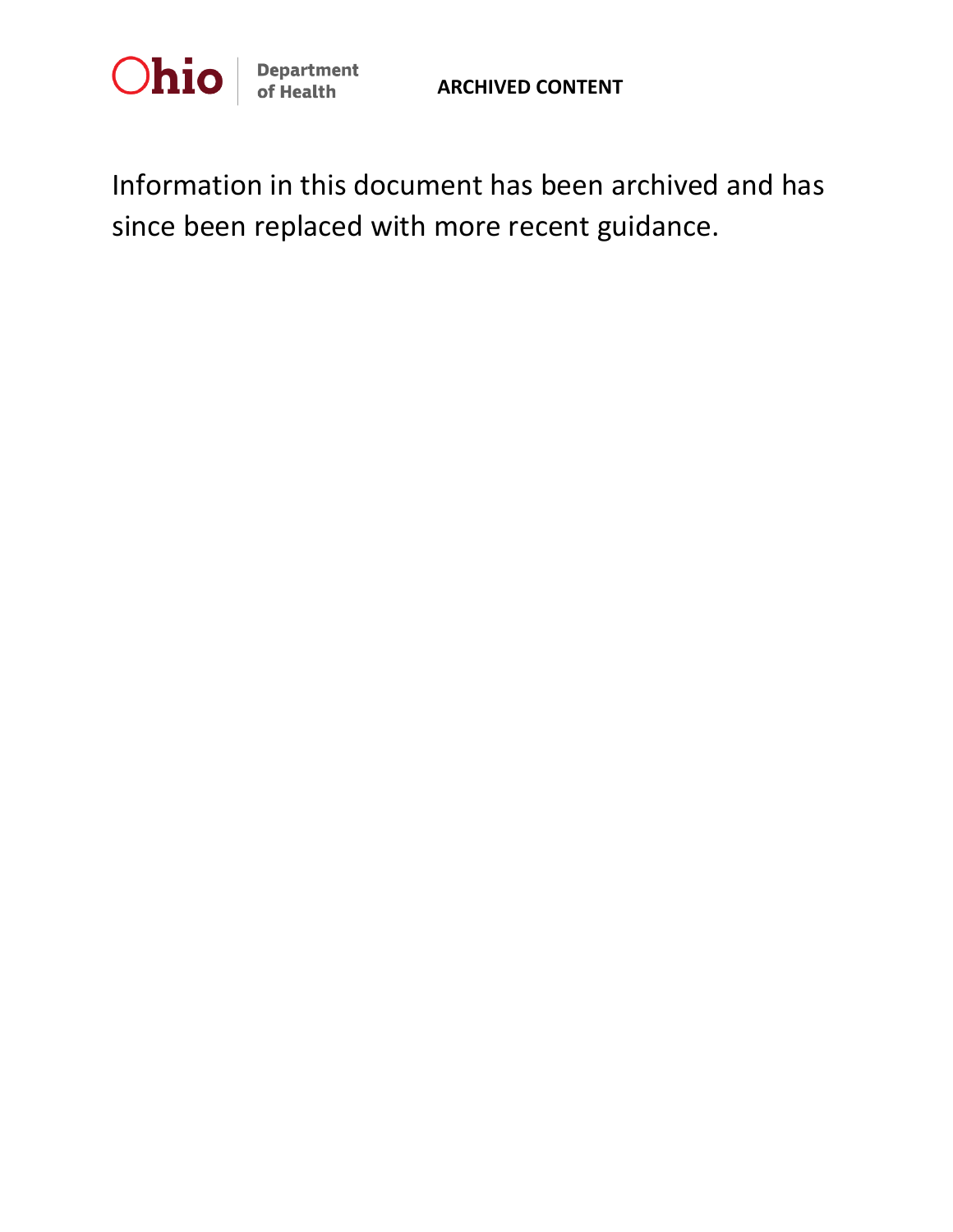## **Guidelines for Quarantine After Exposure in K-12 Classroom Settings**

While great strides have been made in controlling the spread of COVID-19, the virus remains a threat, and the ongoing health and safety of K-12 students, staff, and volunteers remains paramount. **Ohio's goal is to keep K-12 students in school, in person five days a week. Students benefit cognitively, emotionally, and developmentally from in-person learning.**

This guidance can help guide quarantine decisions after a student or adult contact is exposed to someone with COVID-19 **in the classroom setting**.

As Ohio prepares to enter the 2021-22 academic year, the Ohio Department of Health (ODH) recommends in its **[COVID-19 Health and Prevention Guidance for Ohio K-12 Schools](https://coronavirus.ohio.gov/static/responsible/schools/K-12-Schools-Guidance.pdf)** following layered prevention strategies that were remarkably effective at controlling COVID-19 during the 2020-21 school year. These include strongly recommending vaccination for those who are eligible; strongly recommending use of face masks in K-12 settings, particularly for those who are not fully vaccinated; maximizing distance between people; prompt identification and providing appropriate care for people exhibiting symptoms of COVID-19; practicing good hygiene; and routine environmental cleaning and disinfection.

## **Modified quarantine procedures for K-12 schools**

The K-12 school environment is a setting in which layered public health strategies have been shown to be effective at reducing spread of COVID-19. During the 2020-21 school year, Ohio modified standard quarantine procedures for K-12 students based upon studies and pilot evaluations, including the [Ohio Schools COVID-19 Evaluation,](https://coronavirus.ohio.gov/static/responsible/schools/OSCE_evaluation.pdf) which is further supported by the Centers for Disease Control and Prevention's (CDC's) new Close Contact K-12 Exception. Modified quarantine procedures will continue as Ohio schools begin the 2021-22 school year. With layered prevention strategies in place, more students will be able to remain in the classroom and continue participating in sports and extra-curricular activities.

COVID-19 vaccines are highly effective at preventing severe illness; while some infections are expected to occur in fully vaccinated people, these breakthrough infections are typically mild. To help prevent the potential spread of COVID-19 and keep students in school, everyone should follow recommended prevention measures after possible exposure to COVID-19.

The below guidance can be used to address **COVID-19 exposures in K-12 in-person learning environments** and on required school transportation (e.g., school buses). Consult with your local health department if you have questions or concerns about quarantine procedures.

Please note that this guidance applies for **contacts** who have been exposed to someone with COVID-19. The person who tested positive for COVID-19 should follow standard isolation procedures.

- **Quarantine is not necessary** for students and adults possibly exposed to COVID-19 in K-12 school settings, regardless of vaccination status, if **ALL** the following prevention measures have been in place:
	- o **Masking** for students and staff (regardless of vaccination status).
	- o **Physical distancing** is maximized (at least 3 feet between desks).
	- o Documented **COVID-19 prevention policies** (e.g., identification of individuals experiencing symptoms, strategies to increase ventilation, protocols for cleaning, etc.).